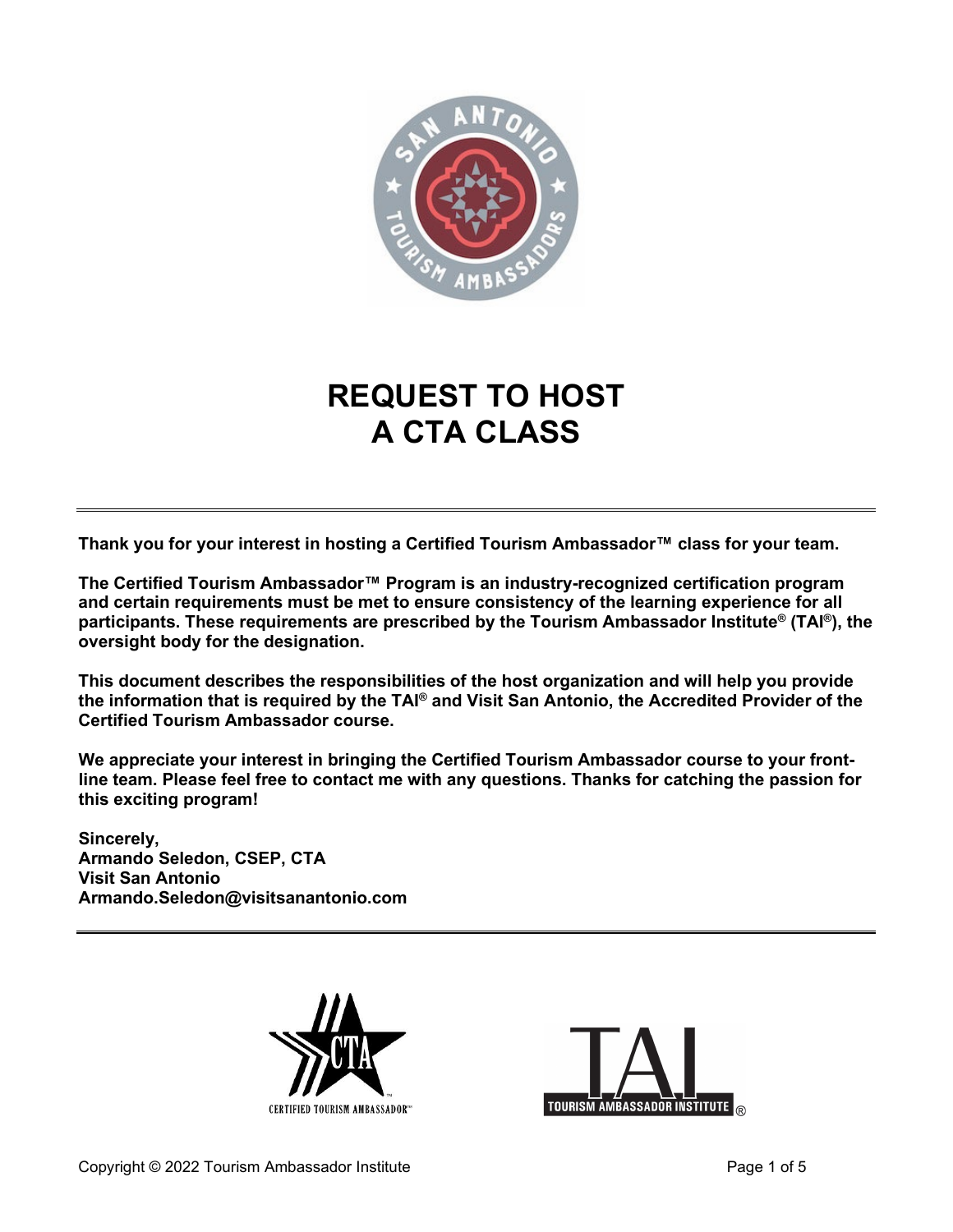### **ROLES & RESPONSIBILITIES:**

**1. Guarantee of a Minimum of 20 Participants** – CTA classes conducted by facilitators provided by Visit San Antonio will only be approved for employers that will guarantee a minimum of twenty (20) participants from their organization. This minimum is not applicable, if you choose to conduct CTA classes using your own organization's facilitators. Each facilitator must be a CTA and must be trained by Visit San Antonio, with authorization to conduct the CTA classes on their behalf. Contact Visit San Antonio for more information.

**2. Agree to Enroll Your Employees Online via CTANetwork.com At Least Two Weeks Prior to Class** – Once you have confirmed with Visit San Antonio's office that your class date has been entered into the CTANetwork.com system, your participants may be enrolled. Each person must first create an online account with their email, then complete the *Enrollment Form* to become registered. All attendees must be enrolled online a minimum of TWO WEEKS before the class date.

**Privacy & Security:** Each person must create their own account, username and password, in order to protect their personal information.

**Legal Document:** It is Visit San Antonio's legal responsibility to ensure that each person has agreed to the Terms of the certification program. The Terms are presented as part of the online *Enrollment Form* process.

**3. Payment in Full** – All enrollment application fees are non-refundable and non-transferable. The host organization is responsible for submitting payment in full for all participants from the host organization, either by check or credit card. The online enrollment process will produce an invoice for each person. Payment can then be coordinated by the local program manager.

**4. Think Ahead, Plan in Advance** – You are encouraged to complete this Request to Host form as far in advance of your preferred date(s) as possible. At least four weeks in advance is recommended. This allows time for Visit San Antonio's review and approval of your class, as well as giving you sufficient time to:

- a) Recruit interested participants
- b) Secure Visit San Antonio authorized facilitator(s).
- c) Make arrangements for the meeting room and on-site administration.
- d) Provide the pre-class reading materials to the participants at least two weeks in advance.
- e) Ensure each person has created their account and completed the *Enrollment Form*

**5. Promotion –** The host organization is responsible for all marketing and promotion of its CTA class to the organization's participants.

**6. Administration –** The host organization assumes all meeting planning responsibilities, including covering the cost of meeting space, AV and refreshments. A meeting planning checklist is available from Visit San Antonio. In return, Visit San Antonio will provide guidance for on-site registration, name badges and tent cards. **As the hosting organization, it is your responsibility to ensure that all participants attend the entire class and complete the open-book exam at the end**. Full instructions and support are available from Visit San Antonio.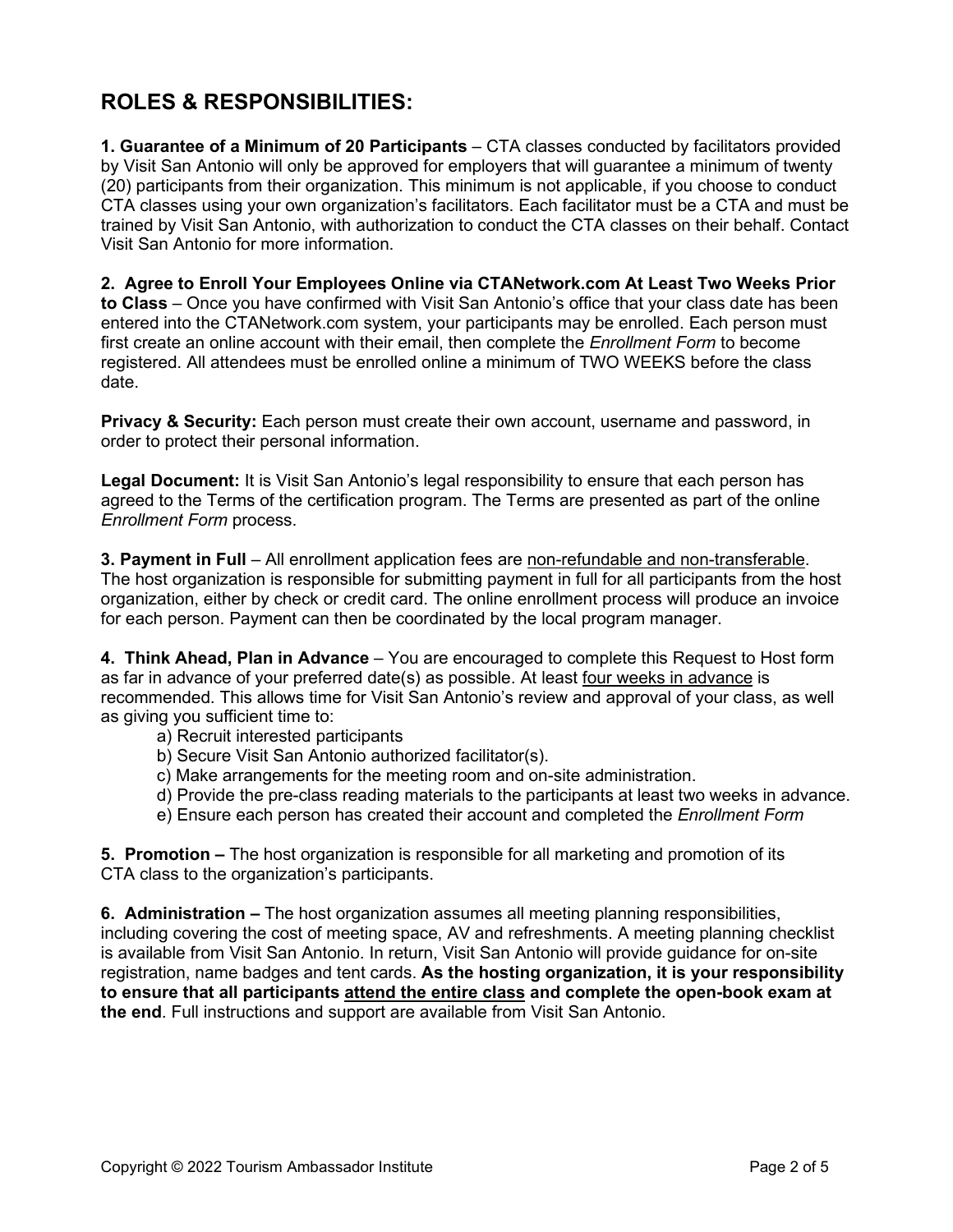**7. Obtain Final Approval Before Proceeding –** Please obtain final approval from Visit San Antonio before you finalize arrangements and begin promotion. Visit San Antonio will expedite the approval process so that you may begin your promotion in earnest. Final approval is signified via a copy of this agreement that has been signed by an authorized Visit San Antonio representative.

**8. Questions?** Contact Armando Seledon at Armando.Seledon@visitsanantonio.com or members@visitsanantonio.com.

> **Thank You! Visit San Antonio appreciates your support of the Certified Tourism Ambassador™ Program!**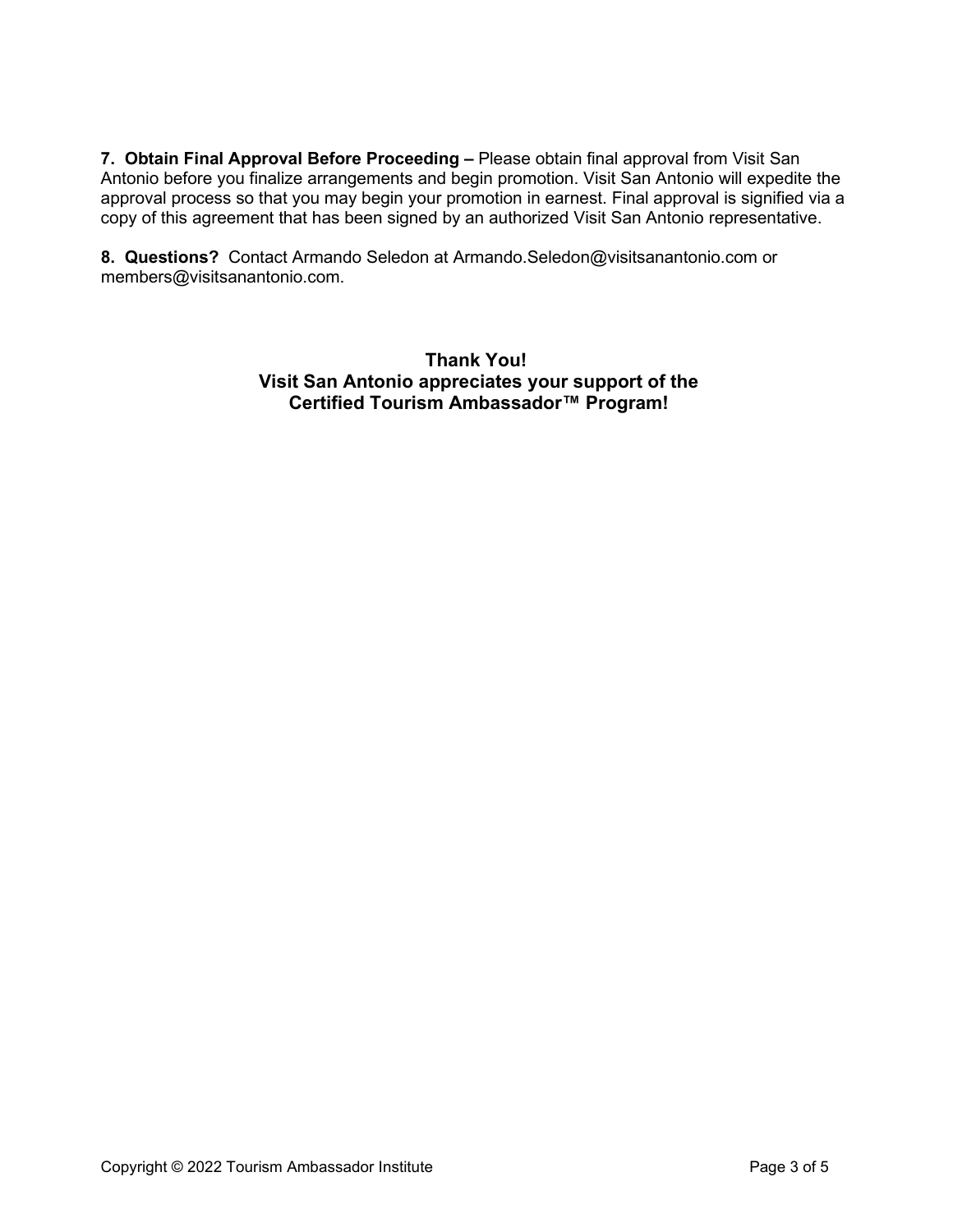# **REQUEST FORM**

*Please complete one form for each class you propose to offer.*

\_\_\_\_\_\_\_\_\_\_\_\_\_\_\_\_\_\_\_\_\_\_\_\_\_\_\_\_\_\_\_\_\_\_\_\_\_\_\_\_\_\_\_\_\_

#### **1. ORGANIZATION NAME:**

#### **2. PRIMARY CONTACT:**

| NAME:                                                                         |                                                                                                                                                                                                                                |      |
|-------------------------------------------------------------------------------|--------------------------------------------------------------------------------------------------------------------------------------------------------------------------------------------------------------------------------|------|
| TITLE:                                                                        |                                                                                                                                                                                                                                |      |
| COMPANY:<br><u> 1989 - John Stein, Amerikaansk politiker (</u> † 1920)        |                                                                                                                                                                                                                                |      |
| ADDRESS:                                                                      |                                                                                                                                                                                                                                |      |
| CITY:                                                                         | STATE: And the state of the state of the state of the state of the state of the state of the state of the state of the state of the state of the state of the state of the state of the state of the state of the state of the | ZIP: |
| PHONE:                                                                        | EXT.                                                                                                                                                                                                                           |      |
| E-MAIL:<br><u> 1980 - Jan Samuel Barbara, margaret eta idazlea (h. 1980).</u> |                                                                                                                                                                                                                                |      |
| FAX:                                                                          |                                                                                                                                                                                                                                |      |

#### **3. PROPOSED DATES**

Before making a final decision regarding your proposed CTA class date(s), please examine Visit San Antonio's master schedule by calling Armando Seledon at Visit San Antonio, to avoid conflicts with other scheduled classes. *Please consult with Visit San Antonio to obtain approval for your proposed class before finalizing the date, time, and arrangements. Thank You!* 

- Proposed Date \_\_\_\_\_\_\_\_\_\_\_\_\_\_\_\_\_\_\_\_\_\_\_\_\_\_\_
- Day of the Week \_\_\_\_\_\_\_\_\_\_\_\_\_\_\_\_\_\_\_\_\_\_\_\_\_
- Time (check one):

Morning  $[8:30 - 9:00$  Registration; 9:00 a.m. -12:00 p.m. Class, followed by exam] Afternoon [1:00-1:30 p.m. Registration; 1:30-4:30 Class, followed by exam]

#### **4. PROPOSED LOCATION**

| Facility:             |      |  |
|-----------------------|------|--|
| Address:              |      |  |
| City:                 | Zip: |  |
| Name of Meeting Room: |      |  |